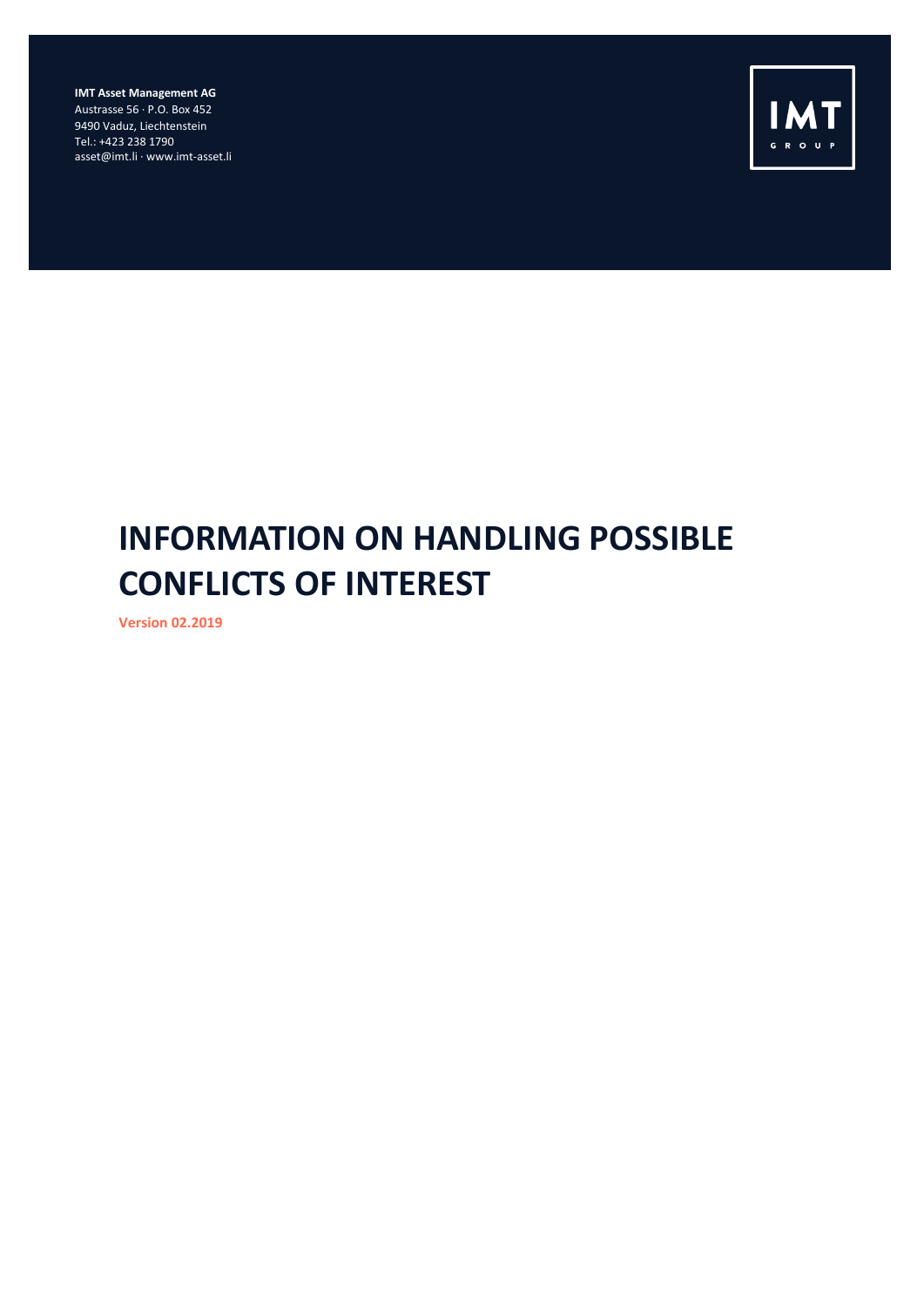Asset management companies endeavor to safeguard and reconcile the interests of their clients, shareholders and employees. Nevertheless, conflicts of interest in connection with asset management companies, which provide a wide variety of high-quality financial services for their clients, cannot be entirely ruled out. In accordance with the applicable MiFID-provisions, we therefore wish to inform you, in this document, about the precautions we take to handle possible conflicts of interest.

Conflicts of interest can occur between our company, other enterprises in our Group, our senior management, our employees, our contractually bound brokers or other persons connected to us, and our clients or between our clients.

To avoid influence by extraneous interests on, for example, our advisory services, order execution, asset management or financial analysis, we have committed ourselves and our employees to high ethical standards. We expect at all times due care and honesty, lawful and professional conduct, compliance with market standards and in particular observance of the clients' interests at all times.

To avoid possible conflicts of interest at the outset, we have, among other things, taken the following measures:

- $\triangleright$  Creation of a compliance-function in our company, responsible for identifying, avoiding and managing possible conflicts of interest, and which will take appropriate measures if necessary;
- ➢ Creation of organizational procedures to safeguard client interest in connection with investment advice and asset management, e. g. through approval procedures for new products;
- ➢ Introduction of regulations covering the acceptance and granting of benefits and their disclosure;
- ➢ Delimitation of business sectors and control of the flow of information between them (establishment of confidentiality areas);
- $\triangleright$  All employees who, within the framework of their activities, might be connected with the occurrence of conflicts of interest are identified and are obliged to disclose all their transactions involving financial instruments;
- $\triangleright$  Regulations concerning proprietary trading by company bodies and employees;
- $\triangleright$  Regulations governing the acceptance of gifts and other benefits by our employees;
- ➢ When processing orders we act in accordance with our Best Execution Policy or in accordance with the instructions of our clients;
- $\triangleright$  Higher fee revenues do not automatically result in higher pay for the employees concerned;
- ➢ Ongoing monitoring of all transactions carried out by our employees;
- ➢ Ongoing training of our employees.

Conflicts of interest which turn out to be unavoidable will be disclosed to the affected clients before a transaction is conducted or prior to an advisory meeting.